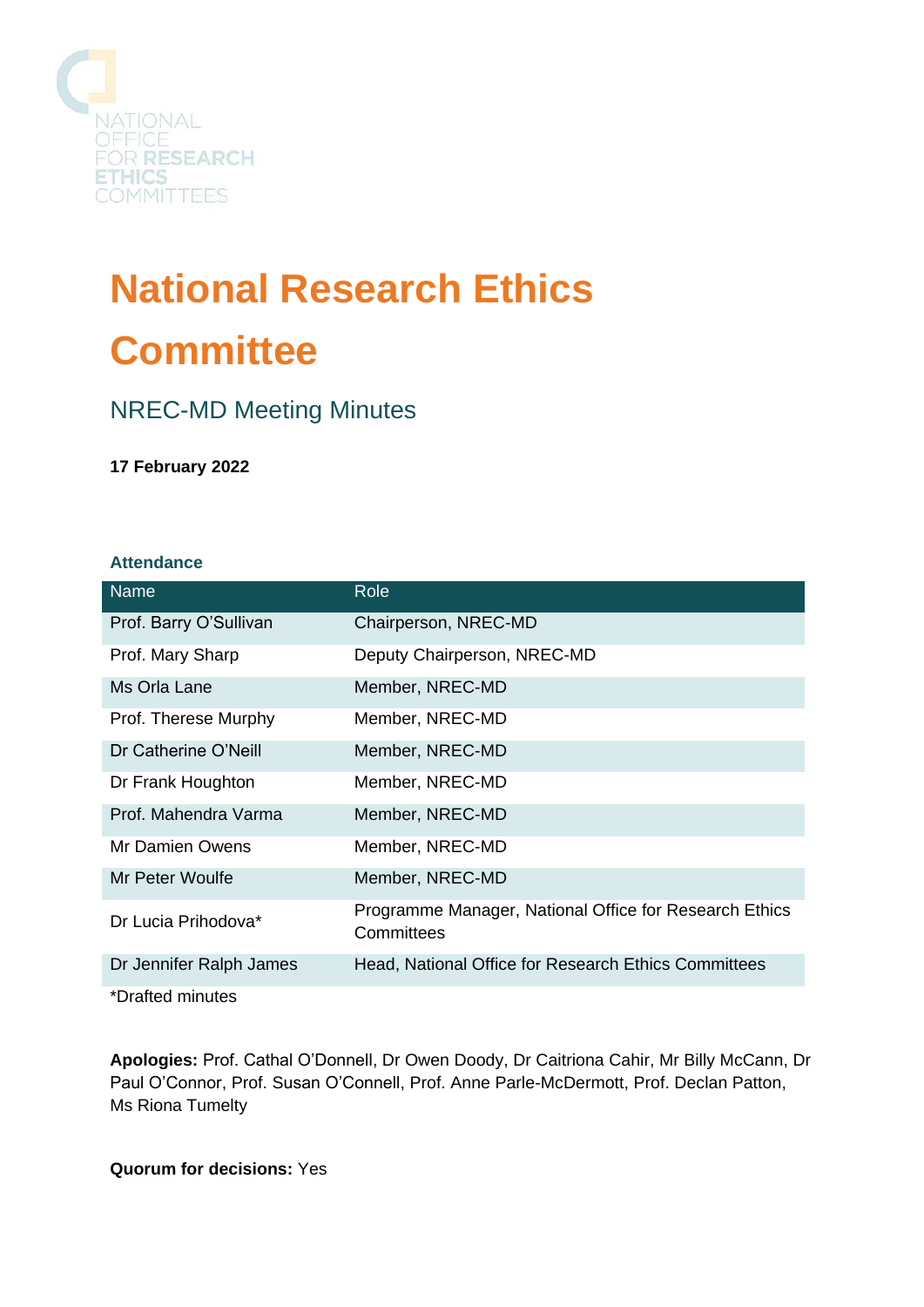## **Agenda**

- Welcome & apologies
- NREC Report on Committee Business
- Minutes of previous meetings (20 January 2022) & matters arising
- Declarations of interest
- Application 22-NREC-MD-003-R1
- Application 21-NREC-MD-006-SA2
- Application 22-NREC-MD-004
- Application 22-NREC-MD-005
- AOB
- The Chairperson welcomed the Committee and opened the meeting.
- NREC Committee Business Report: The Committee *noted* the report.
- Minutes of previous meeting (20 January 2022) & matters arising: The minutes were *approved*.
- Declarations of interest: *none*

#### **Applications**

- **22-NREC-MD-003-R1 – Response to Request for Further Information**
- Principal Investigator: Dr Faisal Sharif
- Study title: Global SYMPLICITY Registry (GSR) Denervation Findings in Real World (DEFINE) is referred to as the GSR DEFINE study, Including Irish Country Addendum (IMPROVE).
- Lead institution: Department of Cardiology, Galway University Hospital, Newcastle Road, Galway, H91 YR71.
- NREC-MD comments
	- The Committee noted that this application represents the applicant's response to a *Request for further information* from the NREC-MD.
- NREC-MD decision
	- *Favourable opinion with conditions*
- Associated conditions
	- Participants' consent is obtained before undergoing the procedure.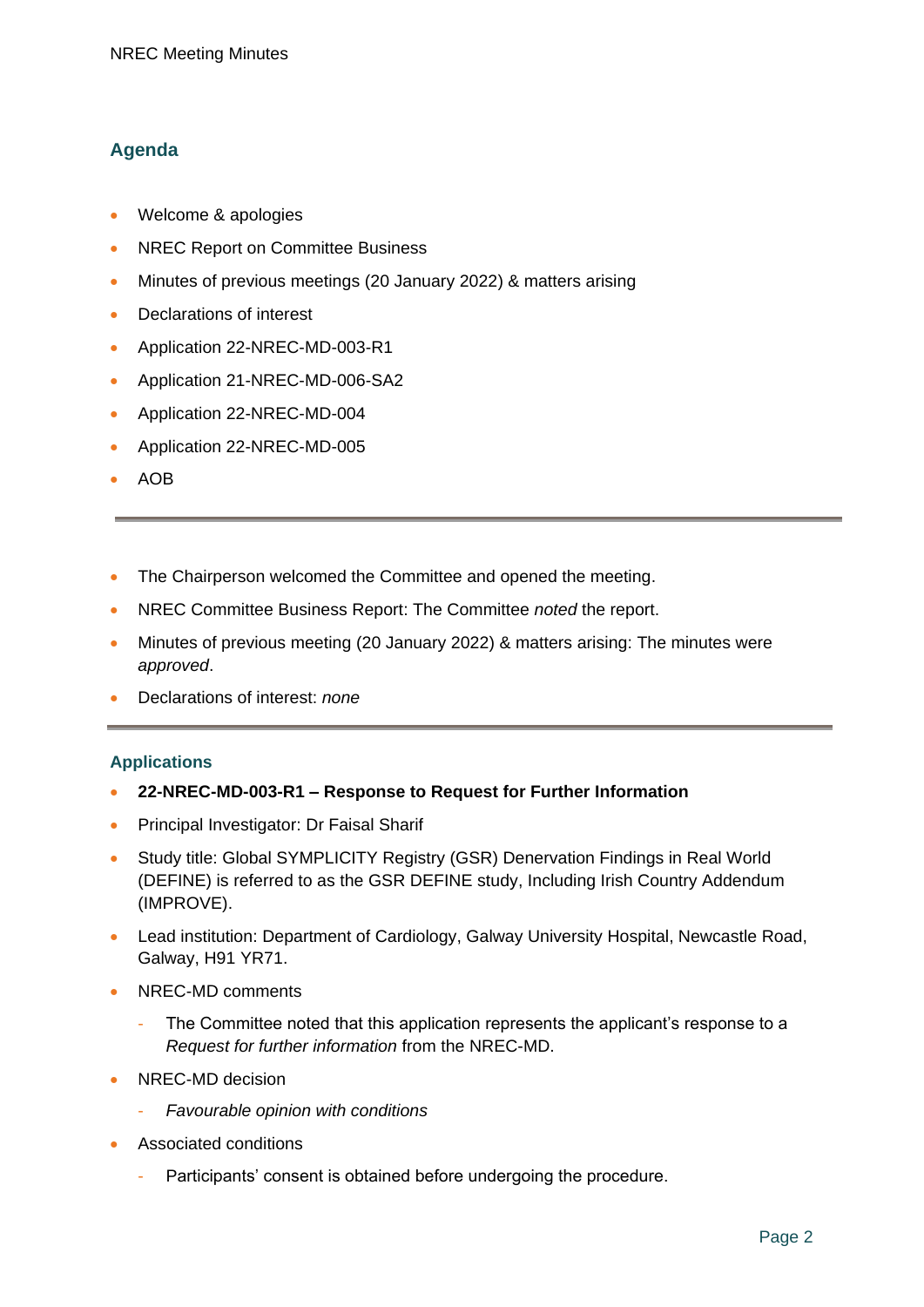- All data processing is carried out in compliance with the General Data Protection Regulations, the Data Protection Act 2018 and Health Research Regulations 2018.
- Participants' insurance is not charged for any illness or injury related to participation in the study.

#### **21-NREC-MD-006-SA2**

- Principal Investigator: Dr Darren Mylotte
- Study title: Optimise PRO (Substantial Amendment)
- Lead institution: Galway University Hospital, Newcastle Road, Galway, H91 YR71.
- NREC-MD comments
	- The NREC-MD noted that the original study received a favourable opinion from the Clinical Research Ethics Committee at Galway University Hospitals. In this regard, the NREC-MD opinion pertains only to the substantial amendment of:
		- Addition of new site (Mater Private Network, Cardiovascular Research Institute Dublin, 73 Eccles Street Dublin 7D07 KWR1, Ireland).
- NREC-MD decision
	- *Request for further information*
- Further information requested:
	- Justification for the proposed substantial amendment.
	- Updated CV for the Principal Investigator.
	- Confirmation that the provided indemnity policy will be extended for the entire duration of the study and that a copy of the updated policy will be provided to NREC-MD when available.

#### **22-NREC-MD-004**

- Principal Investigator: Mr Peter Lonergan
- Study title: The ProVIDE Clinical Study
- Lead institution: St. James's Hospital, James Street, Dublin 8, D08 NHY1.
- NREC-MD comments
	- The NREC-MD noted this is an application for a clinical research investigation of a non CE-marked medical device indicated for the treatment of obstructive lower urinary tract symptoms secondary to benign prostatic hyperplasia.
- NREC-MD decision
	- *Request for further information*
- Further information requested: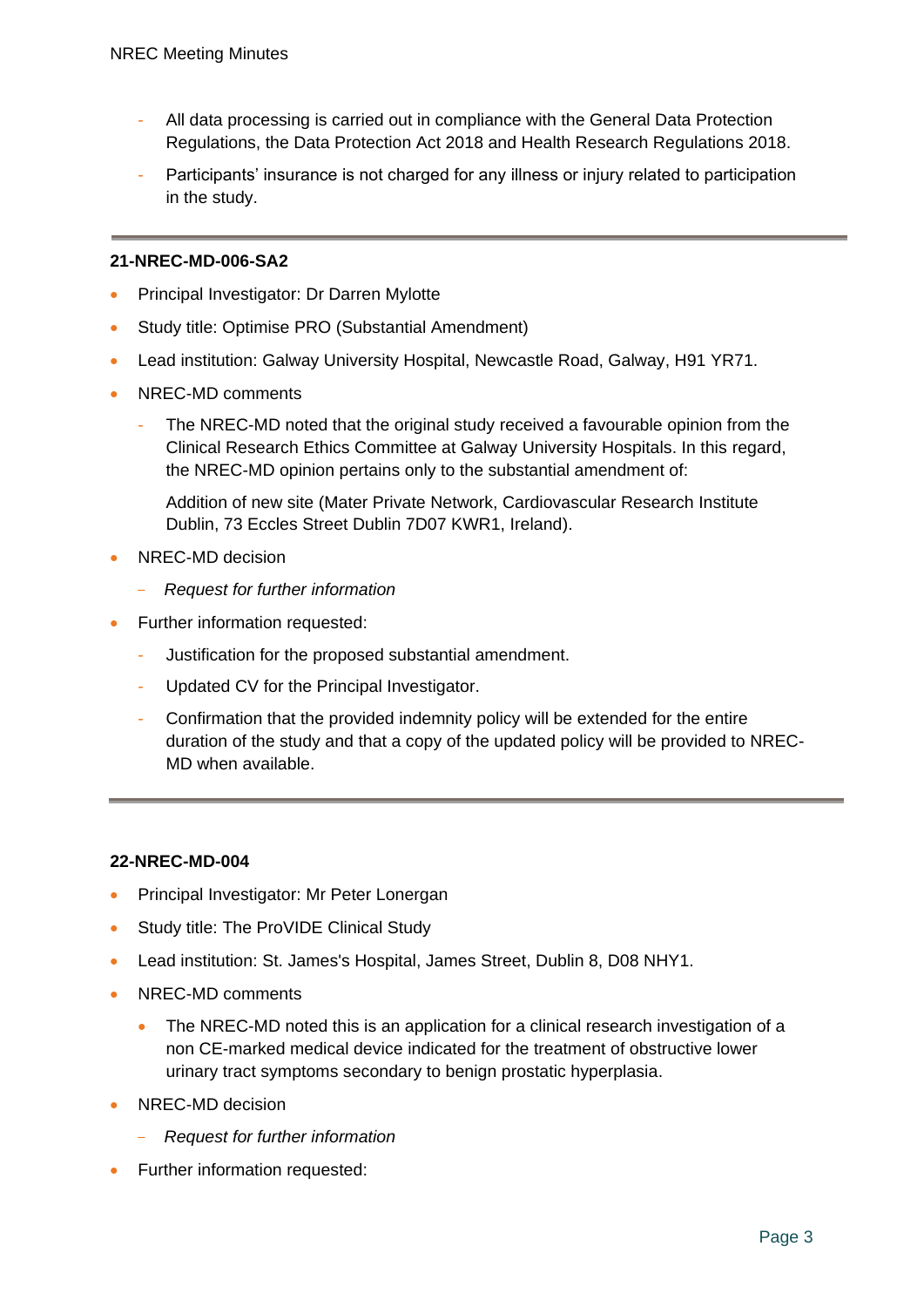- The total number of participants anticipated to be recruited in Ireland.
- A copy of insurance and indemnity policies for all sites in Ireland is provided.
- An assurance that participation in the trial and the device itself will be free of charge.
- A clarification on whether the device implantation and sham procedure will be carried out as a part of a standard diagnostic examination for which participants might require anaesthesia or separately.
- The medication protocol for participants in the control arm.
- Section E4 of the application form (withholding of treatment) to be completed.
- Section G of the NREC-MD form to be completed.
- Section H of the NREC-MD form to be completed.
- The proposed categorisation and recoding of participants' data.
- More detail on the data management organisation.
- Revised data sharing plan.
- Clarity on the proposed data processing and retention as a part of the study to ensure compliance with the Data Protection Act 2018 (Section 36(2)) (Health Research) Regulations 2018).
- A revised detailed DPIA with a consideration for the Irish Data Protection Act 2018 (Section 36(2)) (Health Research) Regulations 2018.
- Participation information leaflet and consent form revised in line with the Data Protection Act 2018 (Section 36(2)) (Health Research) Regulations 2018) and made specific to the Irish study.
- A statement related to the financial arrangement for the payment per patient to sites.

#### **22-NREC-MD-005**

- Principal Investigator: Mr S.Guan Khoo
- Study title: Treatment Evaluation of Neuromodulation for Tinnitus Stage A3
- Lead institution: Wellcome HRB Clinical Research Facility, Wellcome H&H Building, Level 2, St James's Hospital, James's Street, Dublin 8, Ireland.
- NREC-MD comments
	- The NREC-MD noted that this study aims to determine whether the addition of tongue stimulation to sound-only stimulation provides additional clinically significant improvements on the symptoms of tinnitus.
- NREC-MD decision
	- *Request for further information*
- Further information requested: